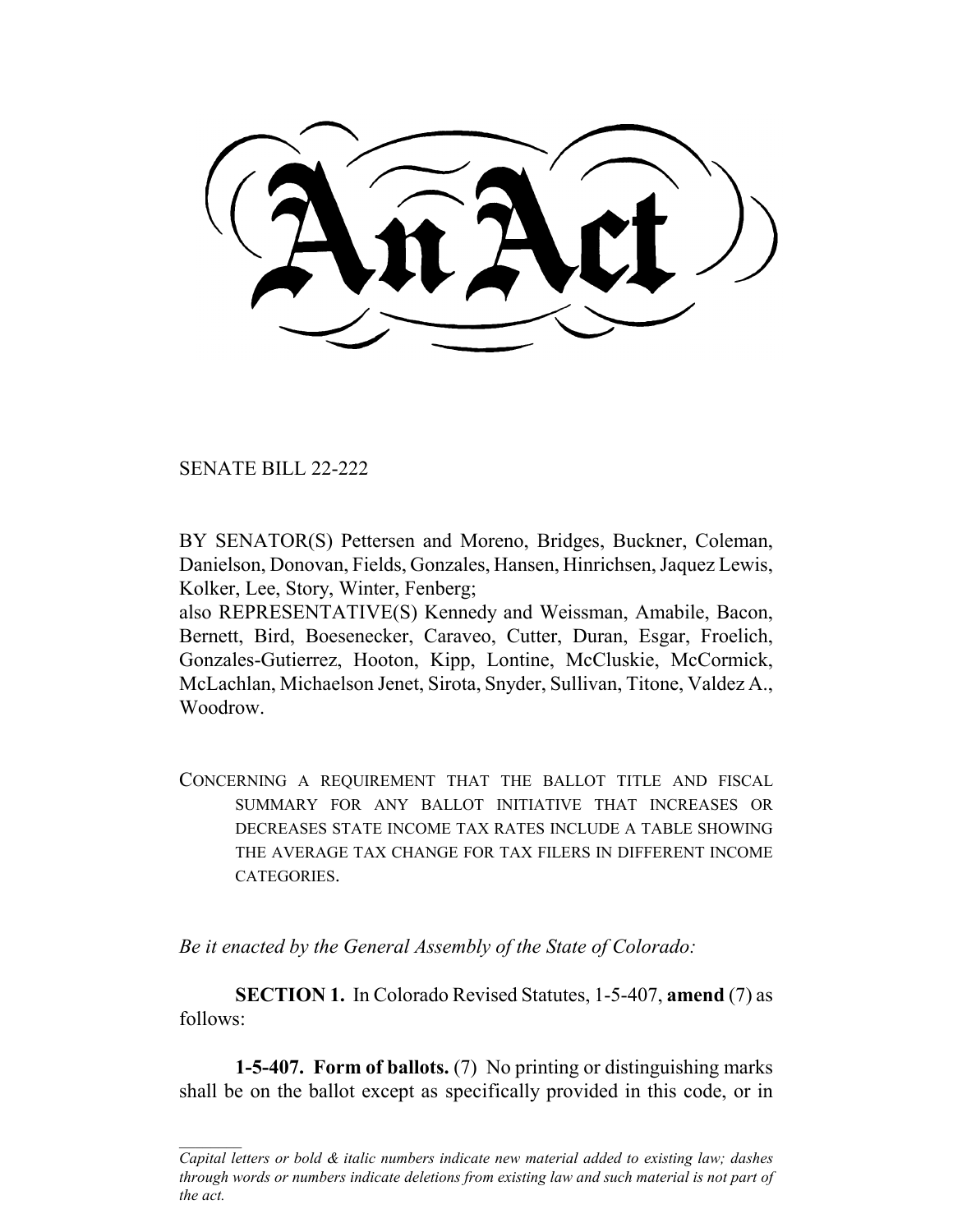section 1-40-106 (3)(e) to (3)(g) AND (3)(j).

**SECTION 2.** In Colorado Revised Statutes, 1-40-105.5, **amend**  $(1.5)(a)(III)$ ; and **add**  $(1.5)(a)(V)$  as follows:

**1-40-105.5. Initial fiscal impact statement - definition.** (1.5) (a) For every initiated measure properly submitted to the title board, the director shall prepare a fiscal summary that consists of the following information:

(III) Any information from the initiated measure or a description of state and local government implementation in order to provide the information required in subsection  $(1.5)(a)(I)$  or  $(1.5)(a)(II)$  of this section; and

(V) IF THE MEASURE WOULD EITHER INCREASE OR DECREASE THE INDIVIDUAL INCOME TAX RATE, A TABLE THAT SHOWS THE ESTIMATED EFFECT OF THE CHANGE ON THE TAX OWED BY INDIVIDUALS IN DIFFERENT INCOME CATEGORIES. THE TABLE PREPARED BY THE DIRECTOR MUST HAVE ONE COLUMN TITLED "INCOME CATEGORIES" THAT SHOWS INCOME CATEGORIES, ONE COLUMN TITLED "CURRENT AVERAGE INCOME TAX OWED" THAT SHOWS THE AVERAGE INCOME TAX OWED BY FILERS WITHIN EACH INCOME CATEGORY, ONE COLUMN TITLED "PROPOSED AVERAGE INCOME TAX OWED" THAT SHOWS THE AVERAGE INCOME TAX OWED BY FILERS WITHIN EACH INCOME CATEGORY IF THE INITIATED MEASURE WERE TO PASS, AND ONE COLUMN TITLED "PROPOSED CHANGE IN AVERAGE INCOME TAX OWED" THAT IDENTIFIES THE DIFFERENCE BETWEEN THE AVERAGE INCOME TAX OWED BY FILERS WITHIN EACH INCOME CATEGORY IF THE INITIATED MEASURE WERE TO PASS AND IF THE INITIATED MEASURE WERE NOT TO PASS. IF THE DIFFERENCE IN THE AMOUNT OF TAX OWED SHOWN IN THE TABLE IS AN INCREASE, THE CHANGE MUST BE EXPRESSED AS A DOLLAR AMOUNT PRECEDED BY A PLUS SIGN. IF THE CHANGE IN THE AMOUNT OF TAX OWED SHOWN IN THE TABLE IS A DECREASE, THE CHANGE MUST BE EXPRESSED AS A DOLLAR AMOUNT PRECEDED BY A NEGATIVE SIGN. THE DIRECTOR SHALL USE THE FOLLOWING INCOME CATEGORIES IN CREATING THE TABLE:

(A) FEDERAL ADJUSTED GROSS INCOME OF TWENTY-FIVE THOUSAND DOLLARS OR LESS;

(B) FEDERAL ADJUSTED GROSS INCOME GREATER THAN TWENTY-FIVE

## PAGE 2-SENATE BILL 22-222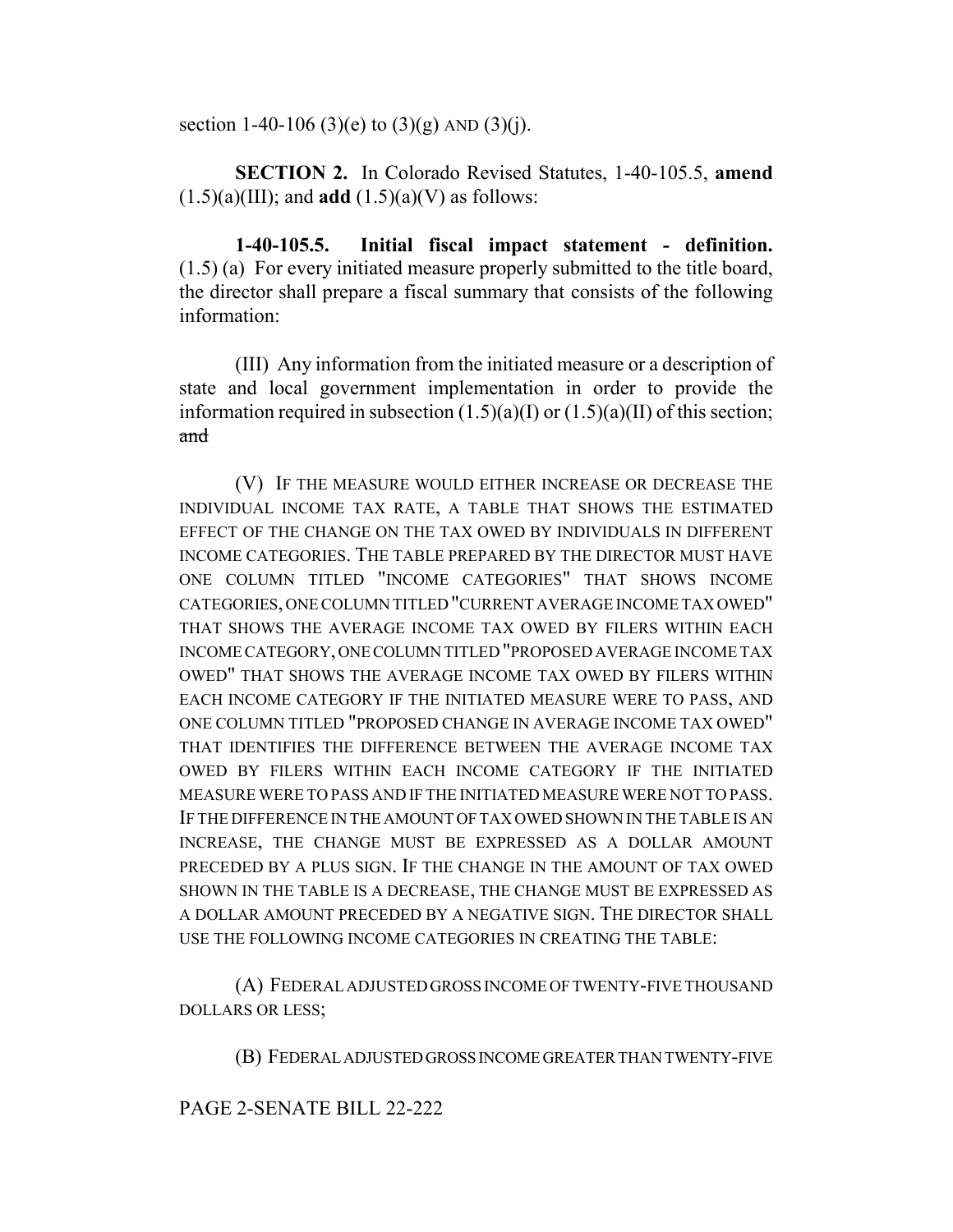THOUSAND DOLLARS AND NO MORE THAN FIFTY THOUSAND DOLLARS;

(C) FEDERAL ADJUSTED GROSS INCOME GREATER THAN FIFTY THOUSAND DOLLARS AND NO MORE THAN ONE HUNDRED THOUSAND DOLLARS;

(D) FEDERAL ADJUSTED GROSS INCOME GREATER THAN ONE HUNDRED THOUSAND DOLLARS AND NO MORE THAN TWO HUNDRED THOUSAND DOLLARS;

(E) FEDERAL ADJUSTED GROSS INCOME GREATER THAN TWO HUNDRED THOUSAND DOLLARS AND NO MORE THAN FIVE HUNDRED THOUSAND DOLLARS;

(F) FEDERAL ADJUSTED GROSS INCOME GREATER THAN FIVE HUNDRED THOUSAND DOLLARS AND NO MORE THAN ONE MILLION DOLLARS;

(G) FEDERAL ADJUSTED GROSS INCOME GREATER THAN ONE MILLION DOLLARS AND NO MORE THAN TWO MILLION DOLLARS; AND

(H) FEDERAL ADJUSTED GROSS INCOME GREATER THAN TWO MILLION DOLLARS AND NO MORE THAN FIVE MILLION DOLLARS.

**SECTION 3.** In Colorado Revised Statutes, 1-40-106, **amend**  $(3)(h)$ ; and **add**  $(3)(j)$  as follows:

**1-40-106. Title board - meetings - ballot title - initiative and referendum - definitions.** (3) (h) In determining whether a ballot title qualifies as brief for purposes of sections SECTION 1-40-102 (10) and  $1-40-106(3)(b)$  SUBSECTION (3)(b) OF THIS SECTION, the language required by subsection (3)(e), (3)(f),  $\sigma$  (3)(g), OR (3)(j) of this section may not be considered.

(j) A BALLOT TITLE FOR A MEASURE THAT EITHER INCREASES OR DECREASES THE INDIVIDUAL INCOME TAX RATE MUST, IF APPLICABLE, INCLUDE THE TABLE CREATED FOR THE FISCAL SUMMARY PURSUANT TO SECTION 1-40-105.5 (1.5)(a)(V).

**SECTION 4.** In Colorado Revised Statutes, 1-40-124.5, **amend** (1)(b)(III) introductory portion as follows:

PAGE 3-SENATE BILL 22-222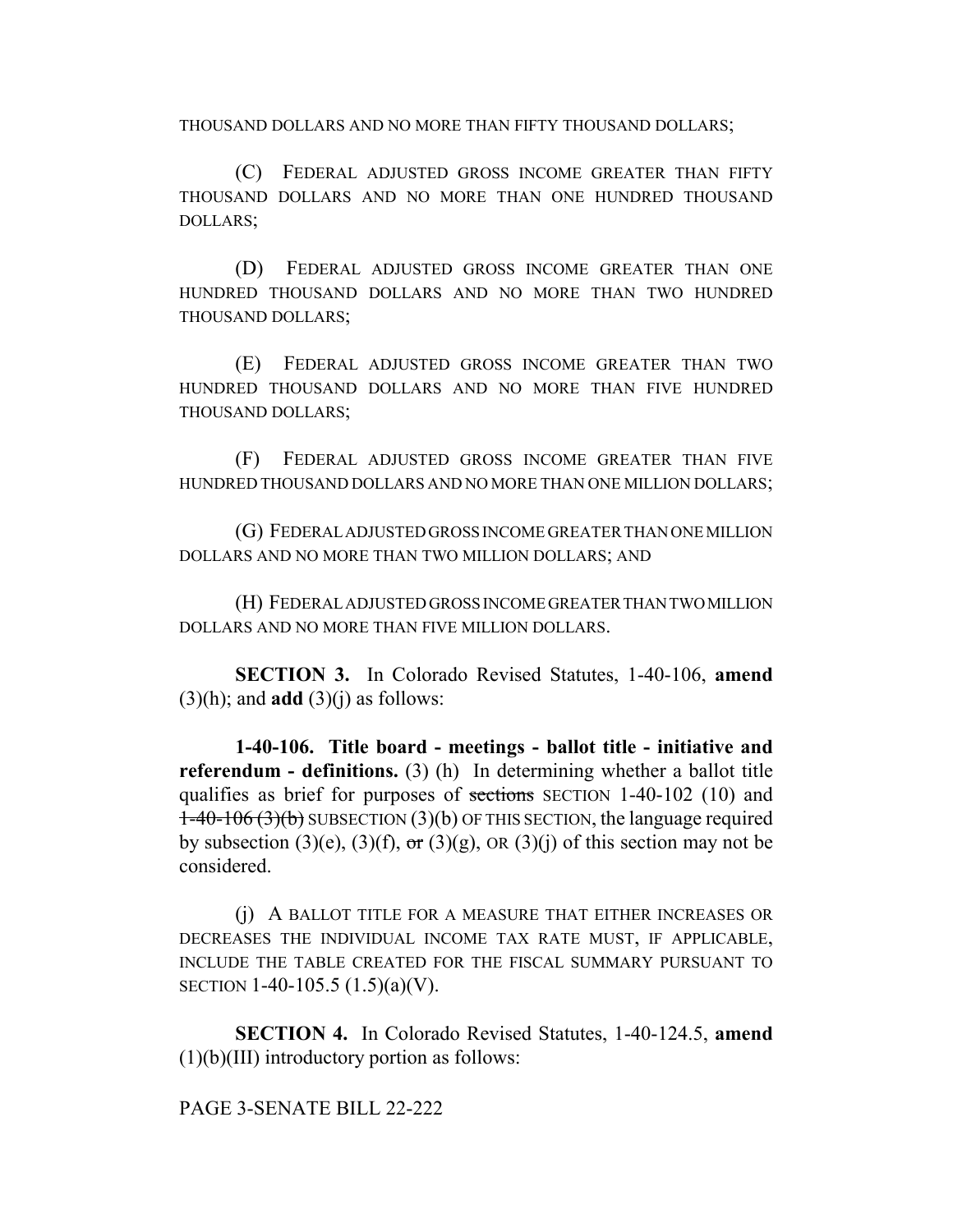**1-40-124.5. Ballot information booklet.** (1) (b) The director of research of the legislative council of the general assembly shall prepare a fiscal impact statement for every initiated or referred measure, taking into consideration fiscal impact information submitted by the office of state planning and budgeting, the department of local affairs or any other state agency, and any proponent or other interested person. The fiscal impact statement prepared for every measure shall be substantially similar in form and content to the fiscal notes provided by the legislative council of the general assembly for legislative measures pursuant to section 2-2-322. A complete copy of the fiscal impact statement for such measure shall be available through the legislative council of the general assembly. The ballot information booklet shall indicate whether there is a fiscal impact for each initiated or referred measure and shall abstract the fiscal impact statement for such measure. The abstract for every measure shall appear after the arguments for and against such measure in the analysis section of the ballot information booklet, and shall include, but shall not be limited to:

(III) For any initiated or referred measure that modifies the state tax laws, if the measure would either increase or decrease individual income tax revenue or state sales tax revenue, a table that shows the number of tax filers in each income category, the total tax burden change IN THE AMOUNT OF TAX OWED for each income category, and the average tax burden change IN THE AMOUNT OF TAX OWED for each filer within each income category. If the change in a tax burden THE AMOUNT OF TAX OWED shown in the table is an increase, the change must be expressed as a dollar amount preceded by a plus sign. If the change in a tax burden THE AMOUNT OF TAX OWED shown in the table is a decrease, the change must be expressed as a dollar amount preceded by a negative sign. The table must use the following income categories:

**SECTION 5. Refer to people under referendum.** At the election held on November 8, 2022, the secretary of state shall submit this act by its ballot title to the registered electors of the state for their approval or rejection. Each elector voting at the election may cast a vote either "Yes/For" or "No/Against" on the following ballot title: "Shall there be a change to the Colorado Revised Statutes requiring that the ballot title and fiscal summary for any ballot initiative that increases or decreases state income tax rates include a table showing the average tax change for tax filers in different income categories?" Except as otherwise provided in section 1-40-123, Colorado Revised Statutes, if a majority of the electors

## PAGE 4-SENATE BILL 22-222